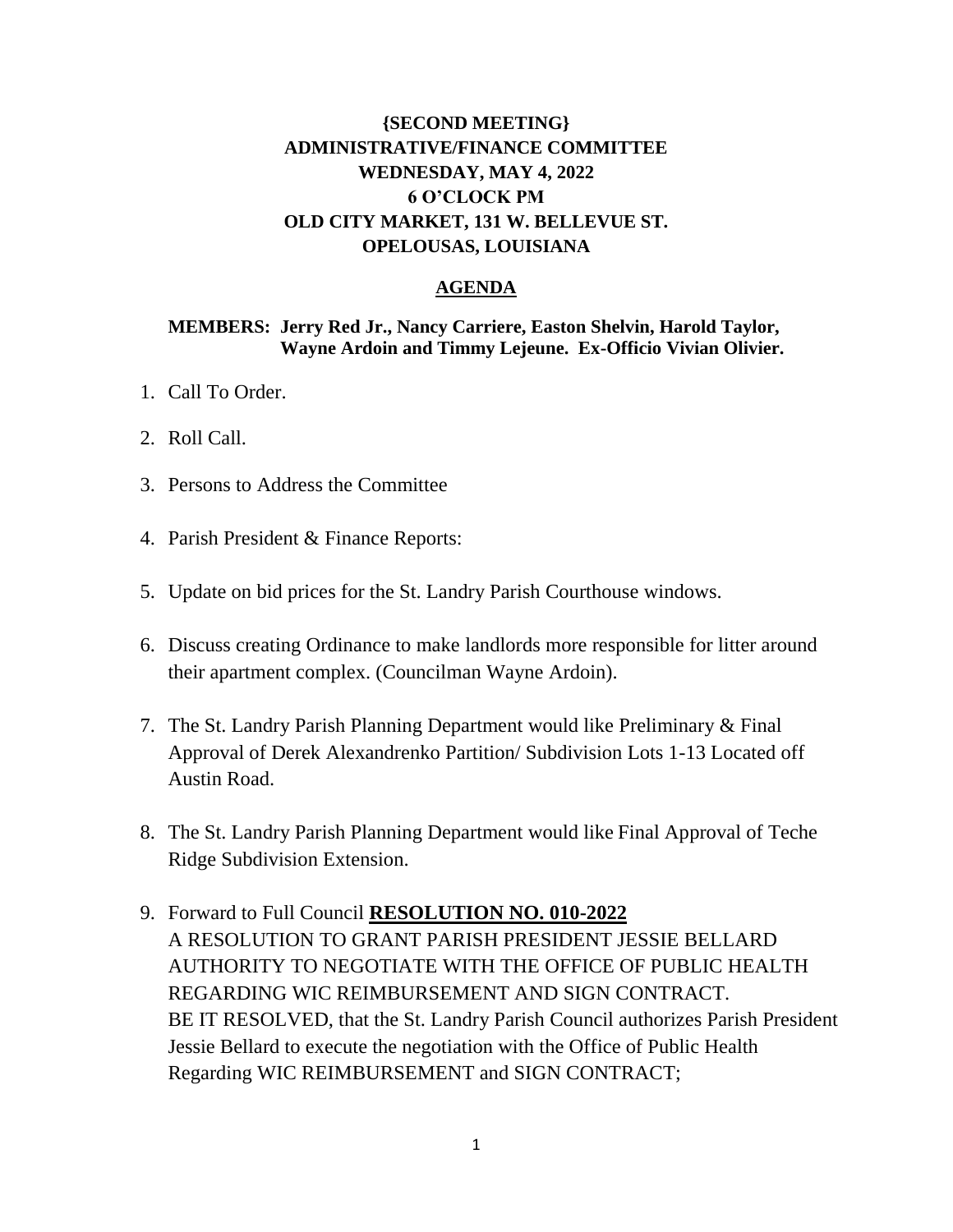10.Forward to Full Council **RESOLUTION NO. 011 - 2022**

A resolution ordering and calling special elections to be held in (i) Sub-Road District No.1 of Road District 11A of the Parish of St. Landry, State of Louisiana and (ii) Sub-Road District No. 2 of Road District 11A of the Parish of St. Landry, State of Louisiana, to authorize the levy of special taxes therein; making application to the State Bond Commission and providing for other matters in connection therewith.

BE IT RESOLVED by the Parish Council of the Parish of St. Landry, State of Louisiana (the "Governing Authority"), acting as the governing authority of (i) Sub-Road District No. 1 of Road District 11A of the Parish of St. Landry, State of Louisiana and (ii) Sub-Road District No. 2 of Road District 11A of the Parish of St. Landry, State of Louisiana (the "Districts"), that:

SECTION 1*.* Election Call. Subject to the approval of the State Bond Commission, and under the authority conferred by the Constitution of the State of Louisiana of 1974, including Article VI, Section 26 thereof, the applicable provisions of the Louisiana Election Code, and other constitutional and statutory authority, special elections are hereby called and ordered to be held in the Districts on **TUESDAY, NOVEMBER 8, 2022**, between the hours of six o'clock (6:00) a.m. and eight o'clock (8:00) p.m., in accordance with the provisions of La. R.S. 18:541, and at the said elections there shall be submitted to all registered voters qualified and entitled to vote at the said elections under the Constitution and laws of this State and the Constitution of the United States, the following propositions, to-wit:

# SUB-ROAD DISTRICT NO. 1 OF ROAD DISTRICT 11A OF THE PARISH OF ST. LANDRY, STATE OF LOUISIANA PROPOSITION (TAX RENEWAL)

Shall Sub-Road District No. 1 of Road District 11A of the Parish of St. Landry, State of Louisiana (the "District"), continue to levy a nine and fifty-six hundredths (9.56) mills tax on all the property subject to taxation within the District (an estimated \$300,000 reasonably expected at this time to be collected from the levy of the tax for an entire year), for a period of ten (10) years, beginning with the year 2023 and ending with the year 2032, for the purpose of improving, maintaining and operating public roads and bridges within the District, including the purchase of equipment therefor?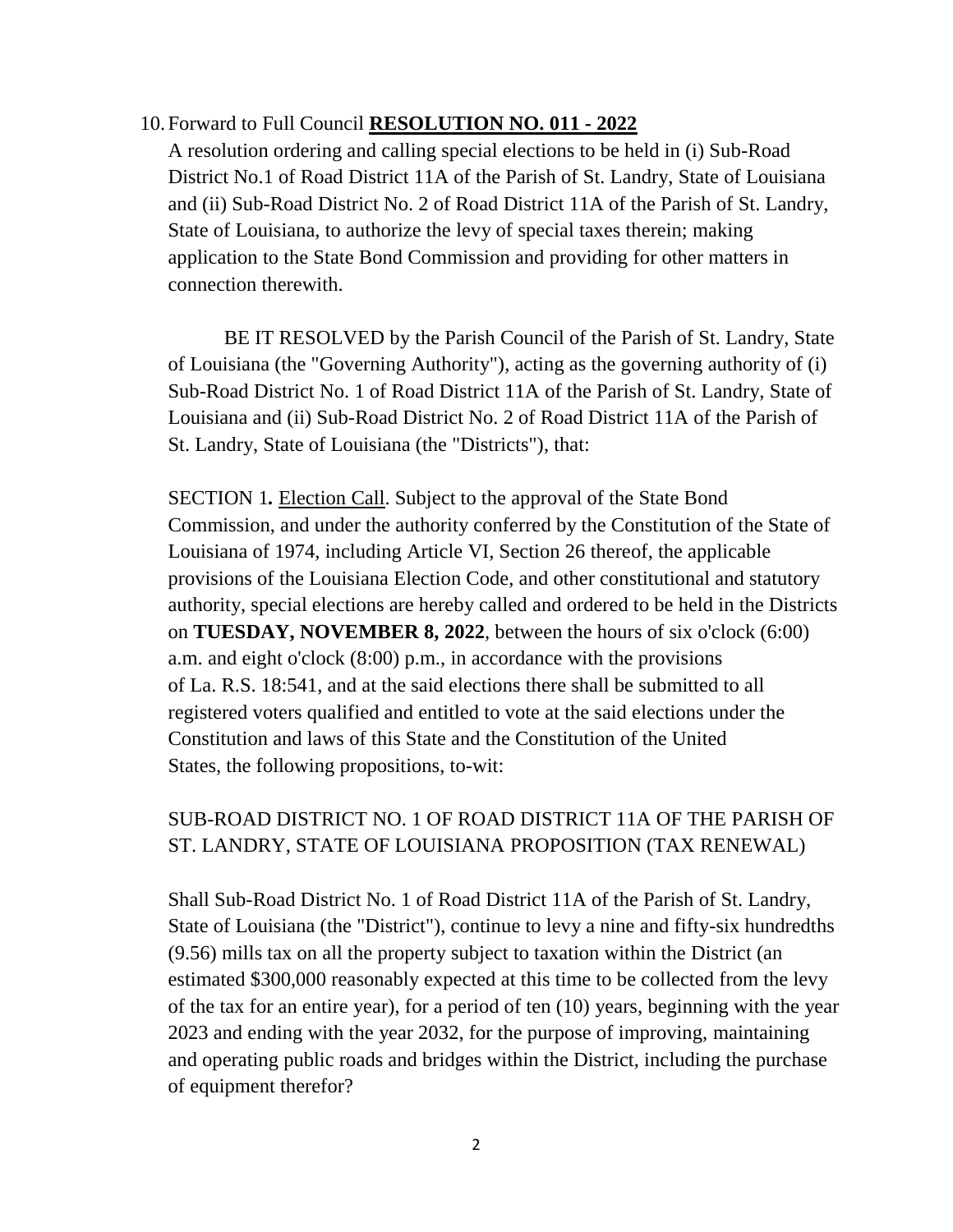## SUB-ROAD DISTRICT NO. 2 OF ROAD DISTRICT 11A OF THE PARISH OF ST. LANDRY, STATE OF LOUISIANA PROPOSITION (TAX CONTINUATION)

Shall Sub-Road District No. 2 of Road District 11A of the Parish of St. Landry, State of Louisiana (the "District"), continue to levy an eight and forty-three hundredths (8.43) mills tax on all the property subject to taxation within the District (an estimated \$217,600 reasonably expected at this time to be collected from the levy of the tax for an entire year), for a period of ten (10) years, beginning with the year 2023 and ending with the year 2032, for the purpose of improving, maintaining and operating public roads and bridges within the District, including the purchase of equipment therefor, said millage to represent a four hundredths of a mill (.04) increase (due to reappraisal) over the 8.39 mills tax authorized to be levied through the year 2022 pursuant to an election held November 6, 2012?

SECTION 2. Publication of Notice of Elections. A Notice of Special Elections shall be published in the official journal of the Districts once a week for four consecutive weeks, with the first publication to be made not less than forty-five (45) days nor more than ninety (90) days prior to the date of the elections, which Notice shall be substantially in the form attached hereto as "Exhibit A" and incorporated herein by reference the same as if it were set forth herein in full.

Notwithstanding the foregoing, prior to the publication of the Notice of Elections, the Chairman of the Governing Authority is authorized and directed to make any amendments to the foregoing propositions that may be required to comply with any state or federal regulatory agencies.

SECTION 3. Canvass. This Governing Authority shall meet at its regular meeting place, the Old City Market, 131 W. Bellevue Street, Opelousas, Louisiana, on **WEDNESDAY, DECEMBER 21, 2022, at SIX O'CLOCK (6:00) P.M**., and shall then and there in open and public session proceed to examine and canvass the returns and declare the result of the said special elections.

SECTION 4. Polling Places. The polling places for the precincts in the Districts are hereby designated as the polling places at which to hold the said elections, and the